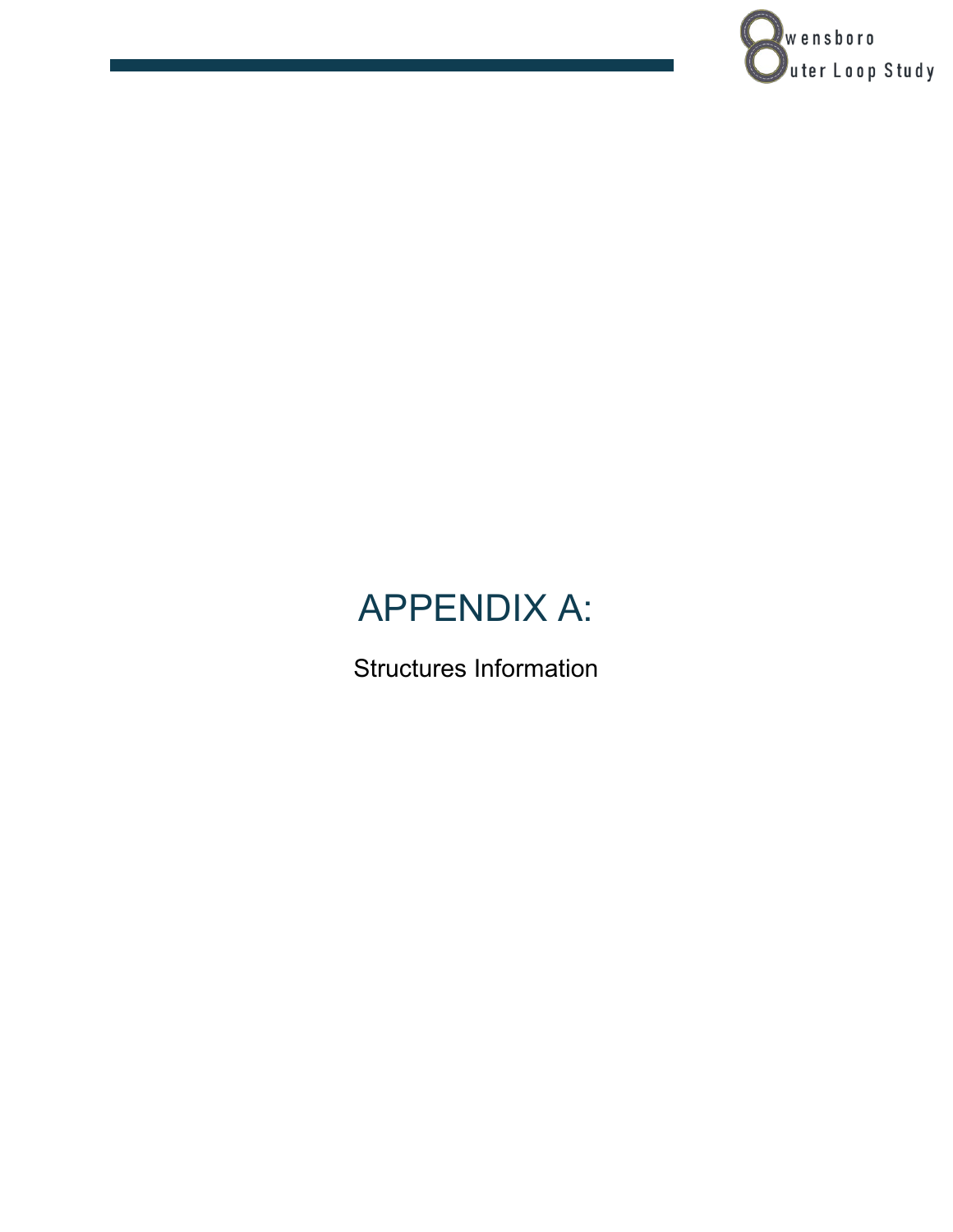| <b>Bridge ID</b>         | Route                    | <b>Bridge Crossing</b>                       | <b>Bridge Description</b>                                                                                                                           | <b>NBI Deck</b><br>Rating | <b>NBI Superstructure</b><br>Rating | <b>NBI Substructure</b><br>Rating | <b>NBI Channel</b><br>Rating | <b>NBI Culvert</b><br>Rating | <b>Condition</b> |
|--------------------------|--------------------------|----------------------------------------------|-----------------------------------------------------------------------------------------------------------------------------------------------------|---------------------------|-------------------------------------|-----------------------------------|------------------------------|------------------------------|------------------|
| 030C00120N               | ALVEY BRIDGE RD          | <b>OLD PANTHER CREEK</b>                     | 84 Foot - 3 Span Prestressed concrete Box Beam or Girders - Multiple                                                                                | $\overline{7}$            | $\overline{7}$                      | $\overline{7}$                    | $\overline{7}$               | N                            | Good             |
| 030C00083N               | <b>WAYNE BRIDGE RD</b>   | <b>PANTHER CREEK</b>                         | 135 Foot - 3 Span Prestressed concrete Stringer/Multi-beam or Girder                                                                                | 7                         | $\overline{7}$                      | 6                                 | $\overline{7}$               | N                            | Fair             |
| 030C00178N               | <b>KELLER RD</b>         | <b>KELLER DITCH</b>                          | 50 Foot - Single Span Prestressed concrete Box Beam or Girders - Multiple                                                                           | -6                        | 6                                   |                                   | 8                            | N                            | Fair             |
| 030C00148N               | <b>KELLER RD</b>         | <b>BIG DITCH</b>                             | 50 Foot - Single Span Prestressed concrete Box Beam or Girders - Multiple                                                                           | -6                        | -5                                  | $\overline{7}$                    | $\overline{7}$               | N                            | Fair             |
| 030B00058R               | <b>AUDUBON PKWY</b>      | WENDELL FORD EXPRESSWAY                      | 189 Foot - 2 Span Steel continuous Stringer/Multi-beam or Girder                                                                                    | $\overline{7}$            | $\overline{7}$                      | 6                                 | $\mathsf{N}$                 | N                            | Fair             |
| 030B00059R               | <b>AUDUBON PKWY</b>      | <b>WORTHINGTON RD</b>                        | 140 Foot - 3 Span Steel continuous Stringer/Multi-beam or Girder                                                                                    | $\overline{7}$            | $\overline{7}$                      | $\overline{7}$                    | $\mathsf{N}$                 | N                            | Good             |
| 030B00062N               | <b>AUDUBON PKWY</b>      | <b>RHODES CK</b>                             | 23 Foot - Single Span Concrete Culvert (includes frame culverts)                                                                                    | N                         | N                                   | N                                 | -5                           | 6                            | Fair             |
| 030C00103N               | WEST 5TH ST RD           | KATIE MEADOW SLOUGH                          | 30 Foot - Single Span Prestressed concrete Box Beam or Girders - Multiple                                                                           | $\overline{7}$            | $\overline{7}$                      | 6                                 | 6                            | N                            | Fair             |
| 030B00071N               | WEST 5TH ST RD           | WENDELL FORD EXPRESSWAY                      | 199 Foot - 2 Span Steel continuous Stringer/Multi-beam or Girder                                                                                    | -5                        | 6                                   | $\overline{7}$                    | $\mathsf{N}$                 | N                            | Fair             |
| 030B00058L               | <b>AUDUBON PKWY NC</b>   | WENDELL FORD EXPRESSWAY                      | 189 Foot - 2 Span Steel continuous Stringer/Multi-beam or Girder                                                                                    | $\overline{7}$            | $\overline{7}$                      | 6                                 | $\mathsf{N}$                 | N                            | Fair             |
| 030B00059L               | <b>AUDUBON PKWY NC</b>   | <b>WORTHINGTON RD</b>                        | 140 Foot - 3 Span Steel continuous Stringer/Multi-beam or Girder                                                                                    | $\overline{7}$            | $\overline{7}$                      | $\overline{7}$                    | N                            | N                            | Good             |
| 030C00114N               | LEE RUDY RD              | <b>BRANCH-RHODES CRK</b>                     | 24 Foot - Single Span Steel Stringer/Multi-beam or Girder                                                                                           | 6                         | -5                                  | 5                                 | 6                            | N                            | Fair             |
| 030C00128N               | <b>WIMSATT RD</b>        | <b>KATE MEADOW SLOUGH</b>                    | 27 Foot - Single Span Prestressed concrete Box Beam or Girders - Multiple                                                                           | $\overline{7}$            | 8                                   | 5                                 |                              | N                            | Fair             |
| 030C00119N               | <b>OAKFORD RD</b>        | KATIE MEADOW SLOUGH                          | 72 Foot - 3 Span Prestressed concrete Box Beam or Girders - Multiple                                                                                | -6                        | 6                                   | 6                                 | $\overline{7}$               | N                            | Fair             |
| 030C00183N               | <b>FIELDS RD</b>         | TRIBUTARY TO BURNETT CRE                     | 35 Foot - Single Span Prestressed concrete Box Beam or Girders - Multiple                                                                           | $\overline{7}$            | 8                                   | 8                                 | -5                           | N                            | Good             |
| 030C00209N               | FIELDS RD                | <b>Burnett Creek</b>                         | 65 Foot - Single Span Prestressed concrete Box Beam or Girders - Single or Spred                                                                    | -9                        | 9                                   | 9                                 | 8                            | N                            | Good             |
| 030C00187N               | KING RD                  | <b>Caney Creek</b>                           | 33 Foot - Single Span Steel Stringer/Multi-beam or Girder                                                                                           | $\overline{7}$            | $\overline{7}$                      | 6                                 | -5                           | N                            | Fair             |
| 030C00167N               | LYDDANE BRIDGE RD        | <b>RHODES CREEK</b>                          | 50 Foot - Single Span Prestressed concrete Box Beam or Girders - Multiple                                                                           | 6                         | $\overline{7}$                      | 6                                 | 6                            | N                            | Fair             |
| 030B00060N               | LYDDANE BRIDGE RD        | <b>AUDUBON PKWY</b>                          | 214 Foot - 2 Span Steel continuous Stringer/Multi-beam or Girder                                                                                    | 5                         |                                     | 7                                 | N                            | N                            | Fair             |
| 030C00166N               | <b>LYDDANE BRIDGE RD</b> | <b>GILES DITCH</b>                           | 47 Foot - Single Span Prestressed concrete Box Beam or Girders - Multiple                                                                           | $\overline{7}$            | $\overline{7}$                      | $\overline{7}$                    | $\overline{7}$               | N                            | Good             |
| 030C00004N               | SOUTH HAMPTON RD         | <b>BURNETT FORK</b>                          | 32 Foot - Single Span Concrete Channel Beam                                                                                                         | 6                         | -5                                  | 6                                 | -5                           | N                            | Fair             |
| 030B00085R               | $I-165$                  | WENDELL FORD EXPRESSWAY                      | 189 Foot - 2 Span Steel continuous Stringer/Multi-beam or Girder                                                                                    | 6                         |                                     | 6                                 | N                            | N                            | Fair             |
| 030B00082R               | $1 - 165$                | N FORK PANTHER CK                            | 155 Foot - 3 Span Prestressed concrete continuous Stringer/Multi-beam or Girder                                                                     | 6                         | 6                                   | 6                                 | $\overline{7}$               | N                            | Fair             |
|                          |                          |                                              |                                                                                                                                                     |                           |                                     | $\boldsymbol{\Delta}$             |                              | N                            |                  |
| 030C00016N               | <b>GRAVES LN</b>         | ALLGOOD DITCH                                | 23 Foot - Single Span Concrete Slab                                                                                                                 | -6<br>$\overline{7}$      | Δ                                   |                                   | -6                           |                              | Poor             |
| 030C00191N               | WINNING COLORS WAY       | <b>Big Ditch</b>                             | 36 Foot - Single Span Prestressed concrete Box Beam or Girders - Multiple                                                                           |                           | 8<br>$\overline{7}$                 | 8<br>$\overline{7}$               | 8                            | N                            | Good             |
| 030C00204N               | <b>KELLY CEMETERY RD</b> | Slop Creek                                   | 25 Foot - Single Span Prestressed concrete Box Beam or Girders - Multiple                                                                           | 8                         |                                     |                                   | 8                            | N                            | Good             |
| 030C00021N               | <b>ROCKPORT FERRY RD</b> | <b>KELLY CREEK</b>                           | 27 Foot - Single Span Concrete Tee Beam                                                                                                             | 5<br>6                    | $\overline{7}$                      | 5<br>6                            | $\overline{7}$               | N<br>N                       | Poor             |
| 030B00081R               | $1 - 165$<br>$I-165$     | N FORK PANTHER CK                            | 180 Foot - 3 Span Prestressed concrete continuous Stringer/Multi-beam or Girder                                                                     | 6                         |                                     |                                   | $\overline{ }$               | N                            | Fair             |
| 030B00094R<br>030B00085L | I-165 NC                 | N FORK PANTHER CK<br>WENDELL FORD EXPRESSWAY | 155 Foot - 3 Span Prestressed concrete continuous Stringer/Multi-beam or Girder<br>189 Foot - 2 Span Steel continuous Stringer/Multi-beam or Girder | $\overline{7}$            | $\overline{7}$                      | $\overline{7}$                    | $\mathsf{N}$                 | N                            | Fair<br>Good     |
| 030C00199N               | <b>DANIELS LN</b>        | <b>Yellow Creek</b>                          | 32 Foot - Single Span Concrete Culvert (includes frame culverts)                                                                                    | N                         | N                                   | N                                 | -8                           | 8                            | Good             |
| 030C00115N               | PLEASANT VALLEY RD NO. 2 | <b>BURNETT CREEK</b>                         | 68 Foot - 3 Span Prestressed concrete Box Beam or Girders - Multiple                                                                                | 8                         | 8                                   | $\overline{7}$                    | -5                           | N                            | Good             |
| 030B00093N               | <b>SUTHERLIN LN</b>      | W.H. NATCHER PARKWAY                         | 321 Foot - 4 Span Prestressed concrete continuous Stringer/Multi-beam or Girder                                                                     | -5                        | 6                                   | 6                                 | N                            | N                            | Fair             |
| 030B00092N               | MASONVILLE-HABIT RD      | W.H. NATCHER PARKWAY                         | 258 Foot - 4 Span Prestressed concrete continuous Stringer/Multi-beam or Girder                                                                     | -5                        | $\overline{7}$                      | $\overline{7}$                    | N                            | N                            | Fair             |
| 030C00206N               | <b>VILLA PT</b>          | Horse Fork Creek                             | 29 Foot - 2 Span Concrete Culvert (includes frame culverts)                                                                                         | N                         | $\mathsf{N}$                        | N                                 |                              | $\overline{7}$               | Good             |
| 030C00143N               | MILLERS MILL RD          | NORTH FK PANTHER CREEK                       | 93 Foot - 3 Span Concrete Slab                                                                                                                      | $\overline{7}$            | 8                                   | $\overline{7}$                    | $\overline{7}$               | N                            | Good             |
| 030C00122N               | OLD HIGHWAY 54           | <b>CANEY CREEK</b>                           | 34 Foot - Single Span Concrete Slab                                                                                                                 | 8                         |                                     | 8                                 |                              | N                            | Good             |
| 030C00101N               | <b>VEACH RD</b>          | HORSE FK OF PANTHER CRK                      | 83 Foot - 3 Span Prestressed concrete Box Beam or Girders - Multiple                                                                                | $\overline{7}$            |                                     |                                   | $\overline{a}$               | N                            | Good             |
| 030C00133N               | SUTHERLAND RD            | NORTH FORK PANTHER CREEK                     | 106 Foot - 3 Span Prestressed concrete Box Beam or Girders - Multiple                                                                               | $\overline{7}$            | $\overline{7}$                      | $\overline{7}$                    | -5                           | N                            | Good             |
| 030C00141N               | SHARP RD                 | <b>RHODES CREEK</b>                          | 73 Foot - Single Span Prestressed concrete Box Beam or Girders - Multiple                                                                           | $\overline{7}$            | $\overline{7}$                      | 8                                 |                              | N                            | Good             |
| 030B00130N               | KY-142                   | <b>BAILEY CR; N.FK. PANTHER C</b>            | 78 Foot - 3 Span Prestressed concrete Box Beam or Girders - Multiple                                                                                | $\overline{7}$            | 6                                   | 6                                 | -6                           | N                            | Fair             |
| 030B00129N               | KY-142                   | <b>BAILEY CR; N.FK. PANTHER C</b>            | 24 Foot - Single Span Prestressed concrete Box Beam or Girders - Multiple                                                                           | $\overline{7}$            | $\overline{7}$                      | 6                                 | - 7                          | N                            | Fair             |
| 030B00128N               | KY-142                   | <b>BAILEY CR; N.FK. PANTHER C</b>            | 34 Foot - Single Span Prestressed concrete Box Beam or Girders - Multiple                                                                           | $\overline{7}$            | 6                                   | 6                                 | - 7                          | N                            | Fair             |
| 030B00127N               | KY-142                   | <b>BAILEY CR; N.FK. PANTHER C</b>            | 26 Foot - Single Span Prestressed concrete Box Beam or Girders - Multiple                                                                           | $\overline{7}$            | $\overline{7}$                      | 6                                 | $\overline{7}$               | N                            | Fair             |
| 030B00173N               | KY-144                   | <b>US 60</b>                                 | 295 Foot - 4 Span Prestressed concrete continuous Stringer/Multi-beam or Girder                                                                     | -6                        | 8                                   | $\overline{7}$                    | N                            | N                            | Fair             |
| 030B00175R               | <b>US-60</b>             | <b>Yellow Creek</b>                          | 892 Foot - 9 Span Prestressed concrete continuous Stringer/Multi-beam or Girder                                                                     | 8                         | $\overline{7}$                      | 8                                 | $\overline{7}$               | N                            | Good             |
| 030B00172L               | <b>US-60 NC</b>          | KY 1456                                      | 333 Foot - 3 Span Prestressed concrete continuous Stringer/Multi-beam or Girder                                                                     | -6                        | 8                                   | $\overline{7}$                    | N                            | N                            | Fair             |
| 030B00171L               | <b>US-60 NC</b>          | Daniels Lane                                 | 189 Foot - 3 Span Concrete continuous Stringer/Multi-beam or Girder                                                                                 | $\overline{7}$            | 6                                   | 6                                 | N                            | N                            | Fair             |
| 030B00170L               | <b>US-60 NC</b>          | Trib. to Yellow Creek                        | 117 Foot - Single Span Prestressed concrete Stringer/Multi-beam or Girder                                                                           | $\overline{7}$            | 8                                   | $\overline{7}$                    | 8                            | N                            | Good             |
| 030B00011N               | KY-144                   | YELLOW CREEK                                 | 28 Foot - 2 Span Concrete Culvert (includes frame culverts)                                                                                         | $\mathsf{N}$              | N                                   | N                                 | -5                           | $\overline{7}$               | Good             |
| 030B00069L               | WENDELL FORD EXPY NC     | OLD ICRR BED                                 | 220 Foot - 4 Span Concrete Tee Beam                                                                                                                 | $\overline{7}$            | $\overline{7}$                      | 6                                 | 8                            | N                            | Fair             |
| 030B00068L               | WENDELL FORD EXPY NC     | KY298                                        | 150 Foot - 3 Span Concrete Tee Beam                                                                                                                 | 6                         | 6                                   | $\overline{7}$                    | N                            | N                            | Fair             |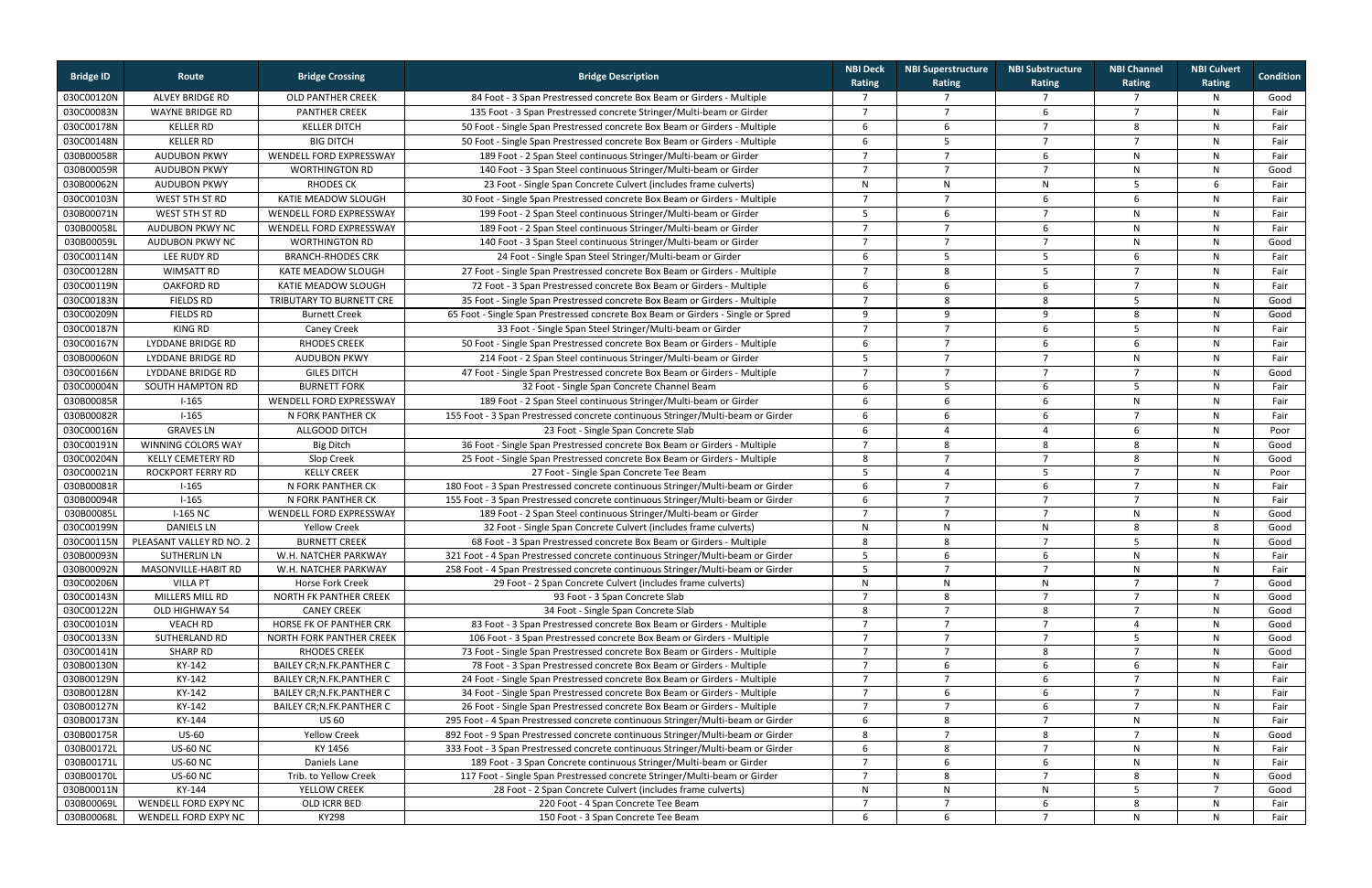| <b>Bridge ID</b> | Route                     | <b>Bridge Crossing</b>         | <b>Bridge Description</b>                                                               | <b>NBI Deck</b><br>Rating | <b>NBI Superstructure</b><br>Rating | <b>NBI Substructure</b><br>Rating | <b>NBI Channel</b><br>Rating | <b>NBI Culvert</b><br>Rating | <b>Condition</b> |
|------------------|---------------------------|--------------------------------|-----------------------------------------------------------------------------------------|---------------------------|-------------------------------------|-----------------------------------|------------------------------|------------------------------|------------------|
| 030B00078L       | WENDELL FORD EXPY NC      | <b>HORSE FORK CK</b>           | 93 Foot - 3 Span Concrete Tee Beam                                                      | $\overline{7}$            | -5                                  | $\overline{7}$                    | -6                           | N                            | Fair             |
| 030B00142N       | KY-279 NORTH              | KATIE MEADOWS SLOUGH           | 68 Foot - Single Span Prestressed concrete Box Beam or Girders - Multiple               | $\overline{7}$            | $\overline{7}$                      | 8                                 | $\overline{7}$               | N                            | Good             |
| 030B00098N       | KY-279 SOUTH              | <b>RHODES CREEK</b>            | 38 Foot - Single Span Prestressed concrete Box Beam or Girders - Multiple               | 8                         | $\overline{7}$                      | 8                                 | $\overline{7}$               | N                            | Good             |
| 030B00061N       | KY-279 SOUTH              | <b>AUDUBON PKWY</b>            | 224 Foot - 2 Span Steel continuous Stringer/Multi-beam or Girder                        | .5                        | $\overline{7}$                      | $\overline{7}$                    | $\mathsf{N}$                 | N                            | Fair             |
| 030B00126N       | KY-279 SOUTH              | <b>PANTHER CREEK</b>           | 184 Foot - 3 Span Prestressed concrete continuous Stringer/Multi-beam or Girder         | $\overline{7}$            | $\overline{7}$                      | $\overline{7}$                    | -5                           | N                            | Good             |
| 030B00117N       | HILL BRIDGE RD            | SOUTH FORK OF PANTHER CR       | 107 Foot - 3 Span Concrete continuous Tee Beam                                          | 6                         |                                     | 6                                 | -6                           | N                            | Fair             |
| 030B00076L       | WENDELL FORD EXPY NC      | SUTHERLAND RD                  | 116 Foot - 3 Span Concrete Tee Beam                                                     | $\overline{7}$            |                                     | $\overline{7}$                    | N <sub>N</sub>               | N                            | Fair             |
| 030B00077L       | WENDELL FORD EXPY NC      | J.R.MILLER BLVD                | 152 Foot - 3 Span Concrete Tee Beam                                                     | $\overline{7}$            |                                     | $\overline{7}$                    | N <sub>N</sub>               | N                            | Fair             |
| 030B00075L       | WENDELL FORD EXPY NC      | US431                          | 172 Foot - 3 Span Steel Stringer/Multi-beam or Girder                                   | $\overline{7}$            | $\overline{7}$                      | 6                                 | $\mathsf{N}$                 | N                            | Fair             |
| 030B00074L       | WENDELL FORD EXPY NC      | <b>TAMARACK RD</b>             | 150 Foot - 3 Span Prestressed concrete Stringer/Multi-beam or Girder                    | $\overline{7}$            | $\mathcal{L}$                       | 6                                 | -N                           | N                            | Fair             |
| 030B00072L       | WENDELL FORD EXPY NC      | <b>BITTLE RD</b>               | 143 Foot - 3 Span Prestressed concrete continuous Stringer/Multi-beam or Girder         | $\overline{7}$            |                                     | $\overline{7}$                    | N.                           | N                            | Good             |
| 030B00150N       | OLD HARTFORD RD           | PANTHER CK BRANCH              | 93 Foot - 3 Span Prestressed concrete continuous Stringer/Multi-beam or Girder          | 8                         | 8                                   | 8                                 | $\overline{7}$               | N                            | Good             |
| 030B00152L       | <b>US-60 NC</b>           | <b>PUP CREEK</b>               | 504 Foot - 5 Span Prestressed concrete continuous Stringer/Multi-beam or Girder         | 6                         | -6                                  | $\overline{7}$                    | $\overline{7}$               | N                            | Fair             |
| 030B00176L       | <b>US-60 NC</b>           | Ky 2830 & CSX RR               | 425 Foot - 4 Span Prestressed concrete continuous Stringer/Multi-beam or Girder         | $\overline{7}$            | 8                                   | $\overline{7}$                    | $\mathsf{N}$                 | N                            | Good             |
| 030B00167N       | KY-405                    | Trib. to Vanburen Creek        | 28 Foot - Single Span Concrete Culvert (includes frame culverts)                        | N                         | N                                   | N                                 | 8                            | $\overline{7}$               | Good             |
| 030B00100N       | KY-405                    | <b>PUP CREEK</b>               | 157 Foot - 4 Span Concrete Tee Beam                                                     | 6                         |                                     | 6                                 |                              | N                            | Fair             |
| 030B00115N       | KY-554                    | <b>RHODES CREEK</b>            | 114 Foot - 3 Span Concrete Tee Beam                                                     | 6                         | 6                                   | 6                                 | $\overline{7}$               | N                            | Fair             |
| 030B00175L       | <b>US-60 NC</b>           | <b>Yellow Creek</b>            | 872 Foot - 9 Span Prestressed concrete continuous Stringer/Multi-beam or Girder         | 8                         |                                     |                                   | 8                            | N                            | Good             |
| 030B00036N       | NEW HARTFORD RD           | <b>RELIEF STRUCTURE</b>        | 132 Foot - 4 Span Concrete Tee Beam                                                     | 5                         | -5                                  | 5                                 | -6                           | N                            | Fair             |
| 030B00037N       | NEW HARTFORD RD           | <b>RELIEF STRUCTURE</b>        | 231 Foot - 7 Span Concrete Tee Beam                                                     | 6                         | -5                                  | 5                                 | $\overline{7}$               | N                            | Fair             |
| 030B00038N       | US-231                    | <b>PANTHER CREEK</b>           | 159 Foot - 3 Span Concrete Tee Beam                                                     | 6                         | -5                                  | 5                                 | 6                            | N                            | Fair             |
| 030B00029N       | US-231                    | <b>BRANCH OF PANTHER CREEK</b> | 28 Foot - 3 Span Concrete Culvert (includes frame culverts)                             | N                         | N                                   | N                                 | 6                            | 6                            | Fair             |
| 030B00116N       | KY-554                    | <b>UNNAME STREAM</b>           | 22 Foot - 2 Span Concrete Culvert (includes frame culverts)                             | N                         | N                                   | N                                 | $\overline{7}$               | $\overline{7}$               | Good             |
| 030B00169N       | KY-603                    | <b>US 60</b>                   | 283 Foot - 4 Span Prestressed concrete continuous Stringer/Multi-beam or Girder         | $\overline{7}$            | 8                                   | $\overline{7}$                    | $\mathsf{N}$                 | N                            | Good             |
| 030B00158R       | US-231                    | FLOOD PLAIN-OHIO RIVER         | 957 Foot - 10 Span Prestressed concrete continuous Stringer/Multi-beam or Girder        | 6                         | -6                                  | 6                                 | 8                            | N                            | Fair             |
| 030B00163N       | NEW HARTFORD RD           | US 60 BYPASS                   | 182 Foot - 4 Span Prestressed concrete continuous Box Beam or Girders - Multiple        | -5                        |                                     | $\overline{7}$                    | $\mathsf{N}$                 | N                            | Fair             |
| 030B00158L       | <b>US-231 NC</b>          | FLOOD PLAIN-OHIO RIVER         | 957 Foot - 10 Span Concrete continuous Stringer/Multi-beam or Girder                    | 6                         | 6                                   | 6                                 | 8                            | N                            | Fair             |
| 030B00083N       | <b>NEWBOLT RD</b>         | W.H. NATCHER PARKWAY           | 211 Foot - 4 Span Prestressed concrete continuous Stringer/Multi-beam or Girder         | 6                         |                                     | 6                                 | N <sub>N</sub>               | N                            | Fair             |
| 030B00050N       | US-431                    | <b>BRANCH OF PANTHER CREEK</b> | 20 Foot - Single Span Concrete Culvert (includes frame culverts)                        | N                         | N                                   | N                                 | -8                           | $\overline{7}$               | Good             |
| 030B00047N       | US-431                    | <b>BRANCH OF PANTHER CREEK</b> | 23 Foot - 2 Span Concrete Culvert (includes frame culverts)                             | N                         | N                                   | N                                 | - 6                          | -6                           | Fair             |
| 030B00048N       | US-431                    | <b>BRANCH OF PANTHER CREEK</b> | 99 Foot - 3 Span Concrete Tee Beam                                                      | 6                         | $\overline{7}$                      | $\overline{7}$                    | $\overline{7}$               | N                            | Fair             |
| 030B00179N       | <b>REID RD</b>            | YELLOW CREEK                   | 58 Foot - Single Span Prestressed concrete Stringer/Multi-beam or Girder                | 8                         | 8                                   | 8                                 | 8                            | N                            | Good             |
| 030B00063N       | KY-1554                   | <b>AUDUBON PKWY</b>            | 194 Foot - 2 Span Steel continuous Stringer/Multi-beam or Girder                        | $\overline{ }$            | $\overline{7}$                      | 6                                 | -N                           | N                            | Fair             |
| 030B00125N       | KY-1554                   | <b>RHODES CREEK</b>            | 104 Foot - 3 Span Concrete Tee Beam                                                     | 6                         | $\overline{7}$                      | $\overline{7}$                    | $\overline{7}$               | N                            | Fair             |
|                  |                           |                                |                                                                                         |                           |                                     |                                   |                              |                              |                  |
| 030B00149N       | <b>WRIGHTS LANDING RD</b> | TRIB TO VANBUREN CREEK         | 26 Foot - Single Span Prestressed concrete Box Beam or Girders - Multiple               |                           | 6                                   | 7                                 |                              | N                            | Fair             |
| 030B00049N       | US-431                    | <b>PANTHER CREEK</b>           | 412 Foot - 3 Span Steel continuous Stringer/Multi-beam or Girder                        | 6<br>$\overline{7}$       |                                     | 6                                 |                              | N                            | Fair             |
| 030B00177N       | SOUTHTOWN BLVD            | Goetz Ditch                    | 45 Foot - Single Span Prestressed concrete Box Beam or Girders - Multiple               | $\overline{7}$            | 8                                   | 8                                 | 8                            | N                            | Good             |
| 030B00147N       | <b>TODD BRIDGE RD</b>     | <b>PANTHER CREEK</b>           | 164 Foot - 3 Span Prestressed concrete Box Beam or Girders - Multiple                   |                           |                                     |                                   |                              | N                            | Fair             |
| 030B00156N       | <b>CARTER RD</b>          | US 60 BYPASS                   | 255 Foot - 4 Span Prestressed concrete Stringer/Multi-beam or Girder                    | 6                         | -5                                  | $\overline{7}$                    | $\mathsf{N}$                 | N                            | Fair             |
| 030B00155N       | KY-2830                   | YELLOW CREEK                   | 206 Foot - 3 Span Prestressed concrete continuous Stringer/Multi-beam or Girder         | $\overline{7}$            | $\overline{7}$                      | $\overline{7}$                    | -8                           | N                            | Good             |
| 030B00005N       | KY-2830                   | <b>SLOP CREEK</b>              | 23 Foot - 2 Span Concrete Culvert (includes frame culverts)                             | N                         | N                                   | N                                 | -6                           | 6                            | Fair             |
| 030B00007N       | KY-2830                   | <b>PUP CREEK</b>               | 165 Foot - 5 Span Concrete Tee Beam                                                     |                           |                                     | 5                                 | $\overline{7}$               | N                            | Fair             |
| 030B00082L       | I-165 NC                  | N FORK PANTHER CK              | 155 Foot - 3 Span Prestressed concrete continuous Stringer/Multi-beam or Girder         |                           |                                     | 6                                 | $\overline{7}$               | N                            | Fair             |
| 030B00081L       | I-165 NC                  | N FORK PANTHER CK              | 180 Foot - 3 Span Prestressed concrete continuous Stringer/Multi-beam or Girder         |                           | $\overline{7}$                      | 6                                 | $\overline{7}$               | $\mathsf{N}$                 | Fair             |
| 030B00094L       | I-165 NC                  | N FORK PANTHER CK              | 155 Foot - 3 Span Prestressed concrete continuous Stringer/Multi-beam or Girder         |                           | $\overline{7}$                      | 6                                 |                              | N                            | Fair             |
| 030B00084N       | <b>FAIRVIEW DR</b>        | W.H. NATCHER PARKWAY           | 225 Foot - 4 Span Prestressed concrete continuous Stringer/Multi-beam or Girder         | 6                         | 6                                   | 6                                 | -N                           | N                            | Fair             |
| 030C00205N       | COMMONWEALTH CT           | Horse Fork Creek               | 24 Foot - 2 Span Concrete Culvert (includes frame culverts)                             | N                         | N                                   | N                                 |                              | 8                            | Good             |
| 030C00208N       | PANTHER CREEK PARK DR     | Trib. to Panther creek         | 89 Foot - Single Span Prestressed concrete Stringer/Multi-beam or Girder                | -9                        | 9                                   | 9                                 |                              | N                            | Good             |
| 030B00176R       | US-60                     | Ky 2830 & CSX RR               | 425 Foot - 4 Span Prestressed concrete continuous Stringer/Multi-beam or Girder         | $\overline{7}$            | 8                                   | $\overline{7}$                    | N                            | N                            | Good             |
| 030B00157N       | KY-54                     | US 60 BY-PASS                  | 215 Foot - 4 Span Prestressed concrete continuous Box Beam or Girders - Single or Spred | 7                         |                                     | 6                                 | N                            | N                            | Fair             |
| 030B00069R       | WENDELL FORD EXPY         | OLD ICRR BED                   | 220 Foot - 4 Span Concrete continuous Tee Beam                                          | 6                         |                                     | $\overline{7}$                    | -8                           | N                            | Fair             |
| 030B00068R       | WENDELL FORD EXPY         | KY298                          | 150 Foot - 3 Span Concrete continuous Tee Beam                                          | 5                         | $\overline{7}$                      | 6                                 | N                            | N                            | Fair             |
| 030B00018N       | KY-54                     | <b>CANEY CREEK</b>             | 84 Foot - 3 Span Concrete Tee Beam                                                      | 5                         | $\overline{7}$                      | 6                                 | $\overline{7}$               | N                            | Fair             |